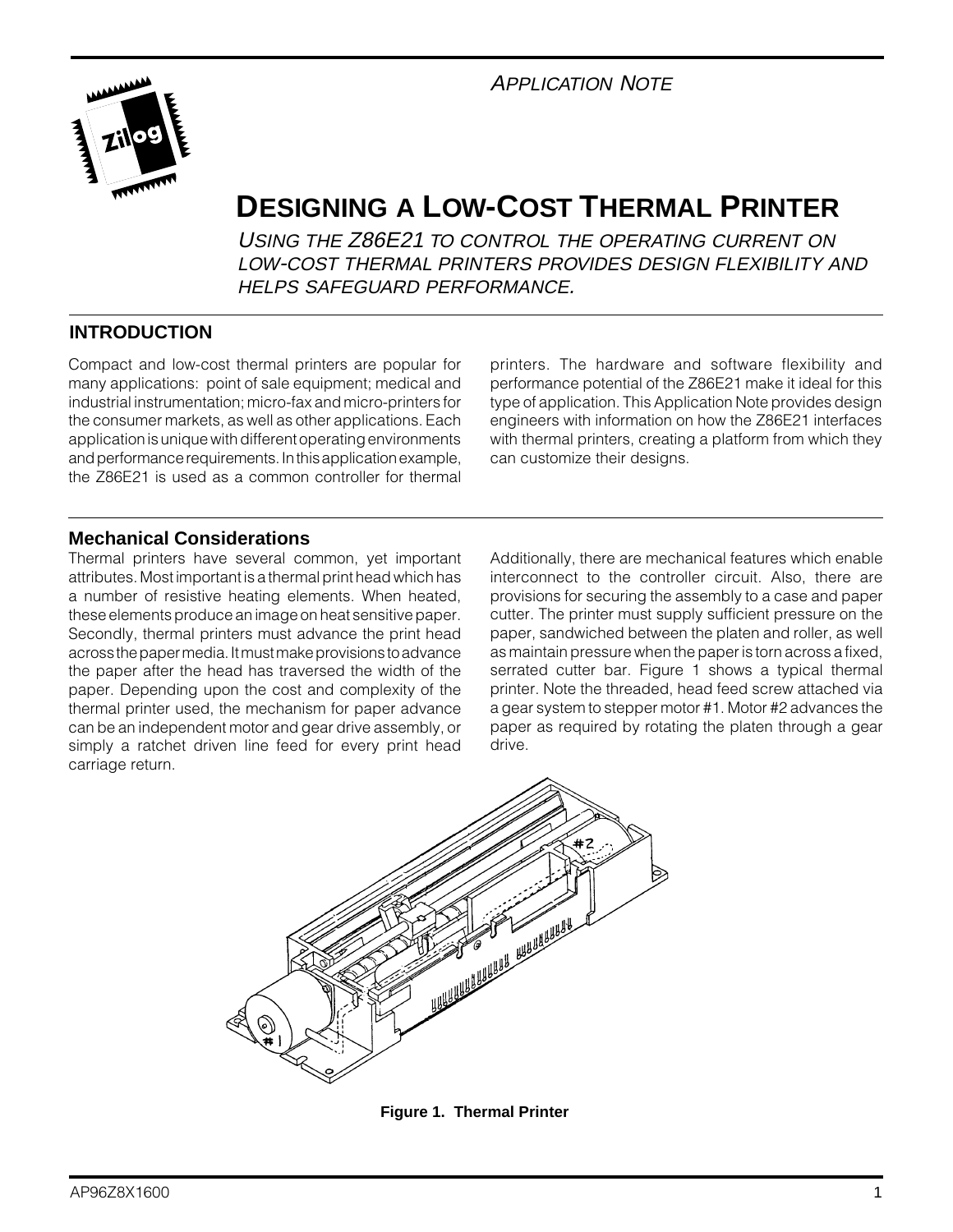### **Electrical Considerations**

The key elements to controlling thermal printers are in properly synchronizing the movement of the print head and paper to the required application. Also, as in any closed loop control system, the printer must deliver a status signal back to the controller. Since paper movement is continuous, it has no electronic analog of "begin and end", except for "paper out" or "paper jammed" conditions. To close the loop, thermal printers define a position for the print head as "home", and give an active Low feedback status when "home." Normally, this is at the far left of the carriage span.

Four-phase stepper motors are commonly used to transport the print head. If the printer is to print bi-directionally, a second stepper motor is used for paper advance. The equivalent circuit for the four-phase stepper motor, and the required support components are shown in Figure 2. The four diodes are used to discharge the inductive kick which is generated when the transistors are switched off. The Zener diode provides threshold for this action. Table 1



**Figure 2. Equivalent Circuit for Four-Phase Stepper Motor**

shows typical phase drive sequences for clockwise and counter clockwise rotational motion of a four-phase stepper motor (note equivalent Hex code values).

|  |  |  |  | <b>Table 1. Typical Phase Drive Sequences</b> |
|--|--|--|--|-----------------------------------------------|
|--|--|--|--|-----------------------------------------------|

| Clockwise |        |          | Counter Clockwise |        |          |
|-----------|--------|----------|-------------------|--------|----------|
| Step      | Phases | Hex Code | Step              | Phases | Hex Code |
|           | 1101   | С        |                   | 0011   | 3        |
| 2         | 0110   | 6        | $\overline{2}$    | 0110   | 6        |
| 3         | 0011   | 3        | 3                 | 1100   | C        |
| 4         | 1001   | 9        |                   | 1001   | 9        |

Thermal print heads are arranged in a typical column of seven, eight, or nine elements. Each element is called a dot. Figure 3 shows the arrangement of an 8-dot head.



**Figure 3. 8-Dot Head Arrangement**

Since the print head traverses the width of the paper on the head feed screw, the electronic signals required to operate the head are delivered via a flexible printed circuit (typically copper traces sandwiched between mylar). Each dot has a closely controlled value of resistance. This resistance ranges between 14 and 18 Ohms in compact thermal printers. Heat is generated by a given dot through l<sup>2</sup>R dissipation.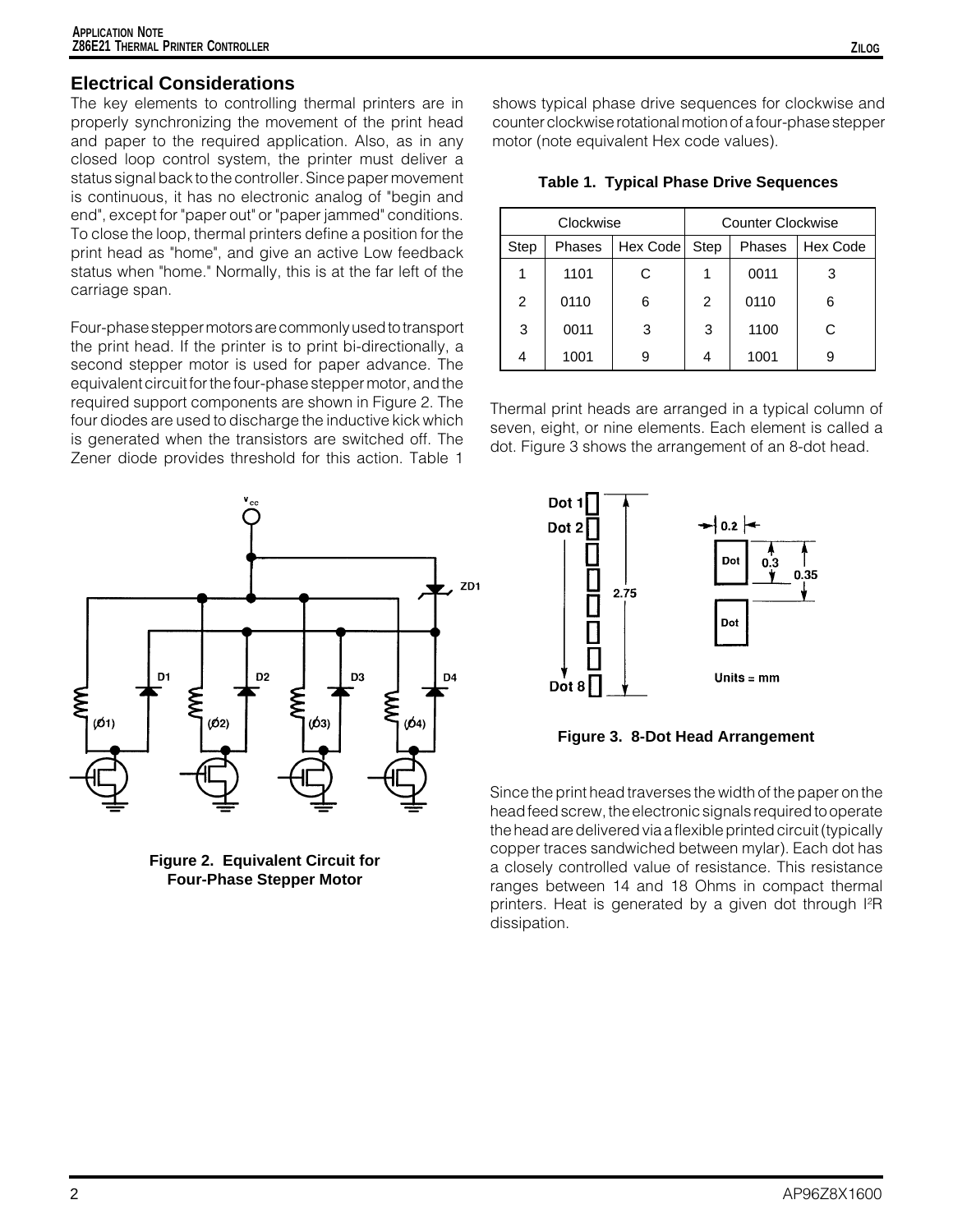A dot has a maximum applied energy specification and a recommended or rated specification. Printer manufacturers describe this energy in joules, or more closely, milli-joules (mj). One joule per second is one watt. Energy is usually expressed with a time base. Understanding this concept is essential in thermal printer design. The print circuit must not exceed the energy rating of a dot. Simultaneously, it must control the duration (dissipation) to ensure proper print quality and protection of the print head elements (dots).

For example, a dot has a resistance of 16 ohms, a rated energy spec of 2.10 mj, and a maximum energy spec of 2.52 mj, at 5 volts. The pulse width (time) required to apply the rated energy in milliseconds is given by the equation in Figure 4.

### **Figure 4. Thermal Energy Equation**

 $t = R * E / V2$ 

Where:  $R = Head Resistance (Ohms)$  $E =$  Applied Energy (mj) V = Voltage (Volts)  $t =$  Pulse Width (ms)

The Thermal Energy Equation yields a required pulse width of 1.34 ms to apply the rated energy of the head. The value of E, the applied energy in the equation, needs to reflect the effects that ambient temperature fluctuations induce. The equation to compensate the applied energy used in deriving pulse width is given in Figure 5.

#### **Figure 5. Ambient Temp Compensation Equation**

 $E = E_0 (1 + T_0 - T/100)$ Where: E = Applied Energy (mj)  $\mathsf{E}_{\mathsf{0}}^{}$  = Rated Energy (mj)  $T_{0}$  = 24 °C  $T =$  Ambient Temperature ( $°C$ )

As illustrated above in the Figure 5 equation, as ambient temperature decreases, supplied energy must be increased. Thus, the pulse width is increased to maintain print quality.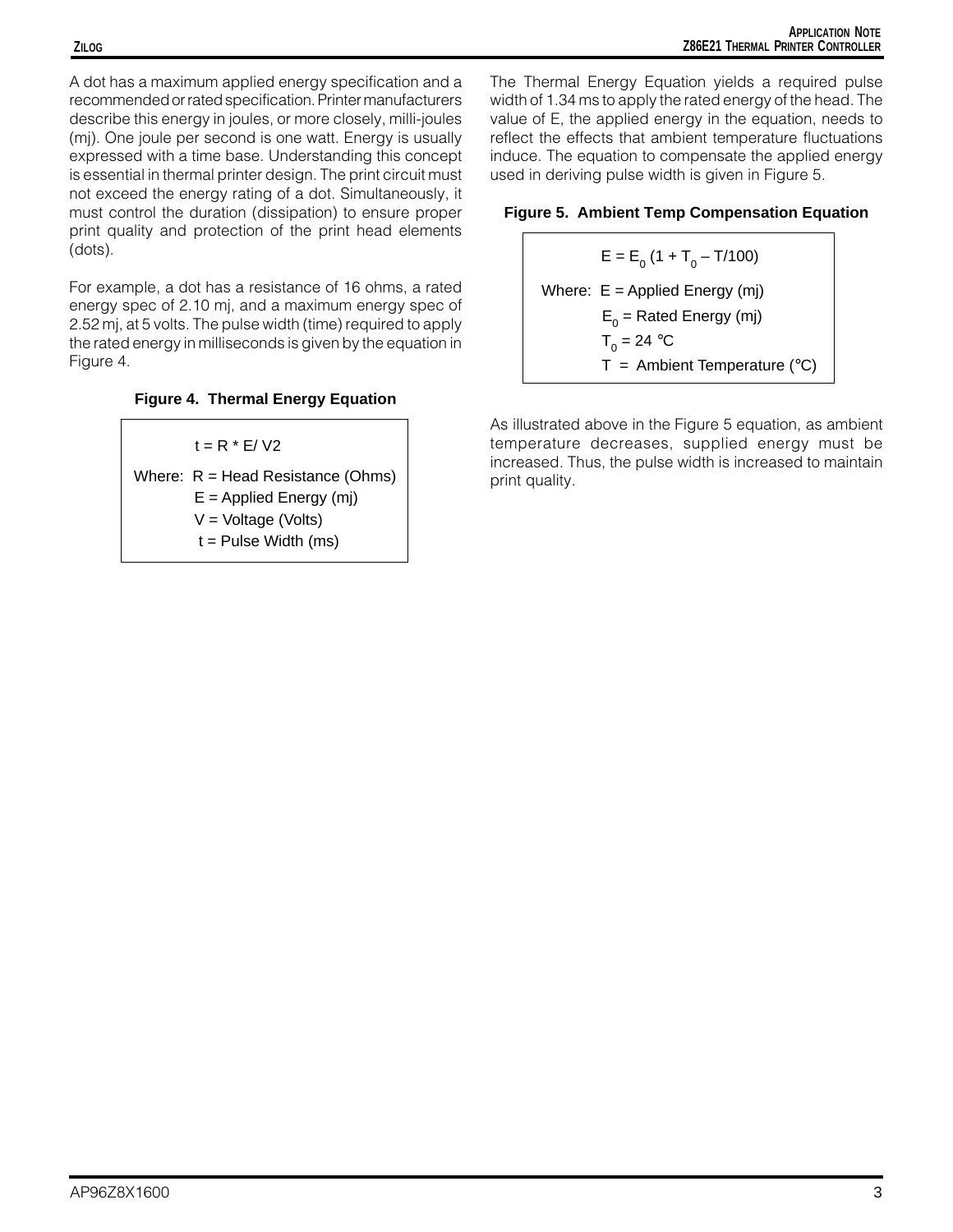# **Printing a Character**

Again, the key element to controlling a thermal printer is synchronizing the head movement to the print application. Figure 6 is a timing chart that shows the combination of the head feed motor steps with the applied energy pulses in printing the character "2."

Using Figure 6 and starting from the left (Step 1), no print elements are activated. In Step 2, the print head advances from its previous position and dots two and eight are activated. This "step then print . . . step then print . . . etc." process is repeated until the character is complete. If each step took 4 ms, this character would be complete in five steps, or 20 ms.



**Figure 6. Printing the Character "2"**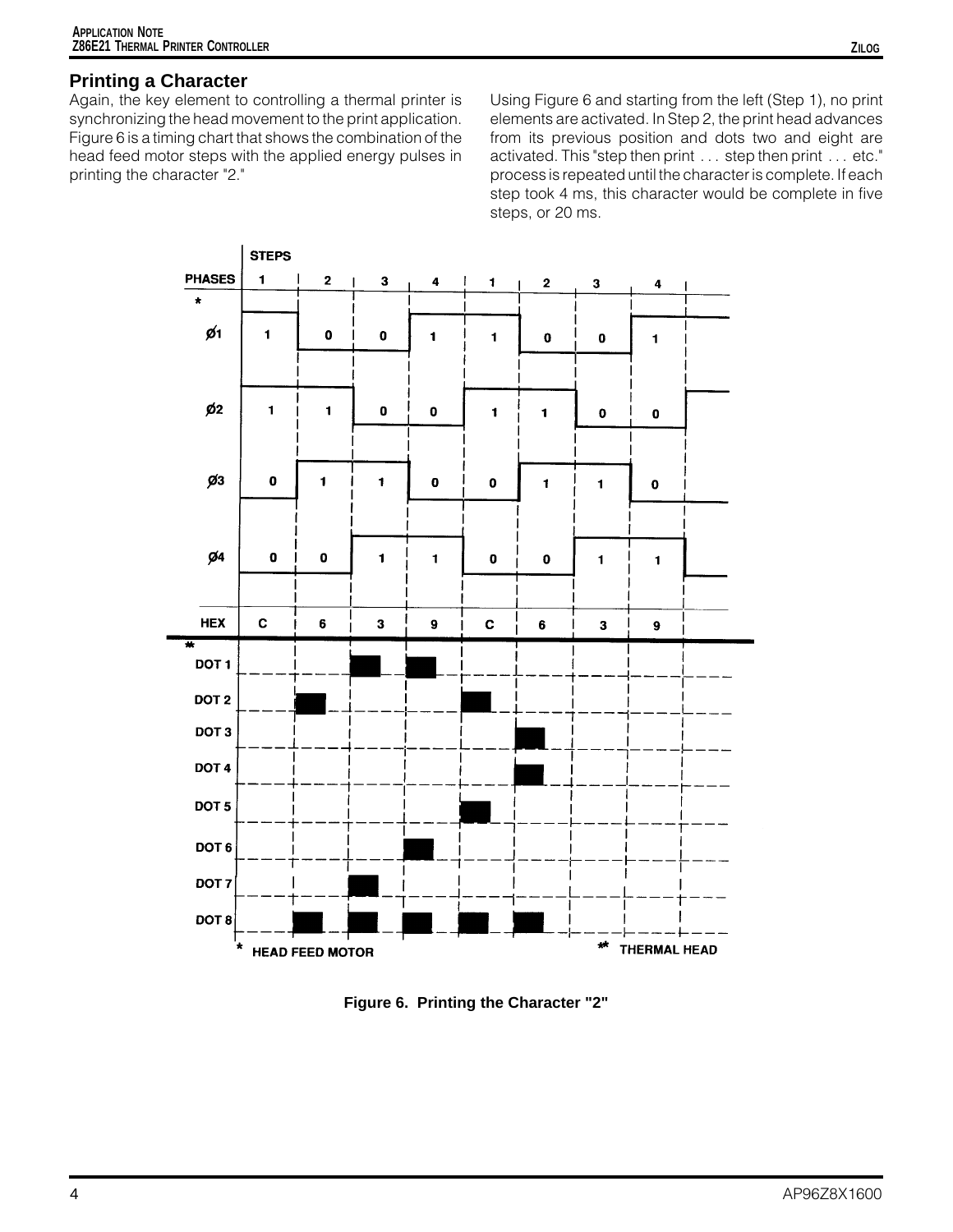### **Z86E21 Controller Application**

Ports 0 and 1 are used on the Z86E21. Low cost 18-pin, bipolar, octal peripheral array drivers (ULN2801A) are used to interface TTL logic signals from the Z86E21 to the printer (Figure 7). The outputs from the ULN2801A's are capable of sinking the 500 mA currents that the stepper motor windings source. Additionally, an active dot can typically source 300 to 400 mA of current. The equivalent circuit of the ULN2801A is shown in Figure 8. Note the inclusion of discharge diodes and the use of Zener diodes as discussed in the Electrical Considerations section (see Figure 2).

When the print head reaches the far left position of the carriage travel, it is in the home position. The home pin is actively Low when this status is present (Figure 7). The 0.1 µf capacitor (C1) debounces the event. The 2.2K resistor provides an RC time constant and current limit. The 1K resistor is a pull-up for the Z86E21 input. In this example,

a home status produces a falling edge interrupt. The 5K port pull-ups provide sufficient bias current to the bipolar inverters of the ULN2801A's.



**Figure 8. ULN2801A Equivalent Circuit**



**Figure 7. Z86E21 to 8-Dot Stepper Motor Control Interface**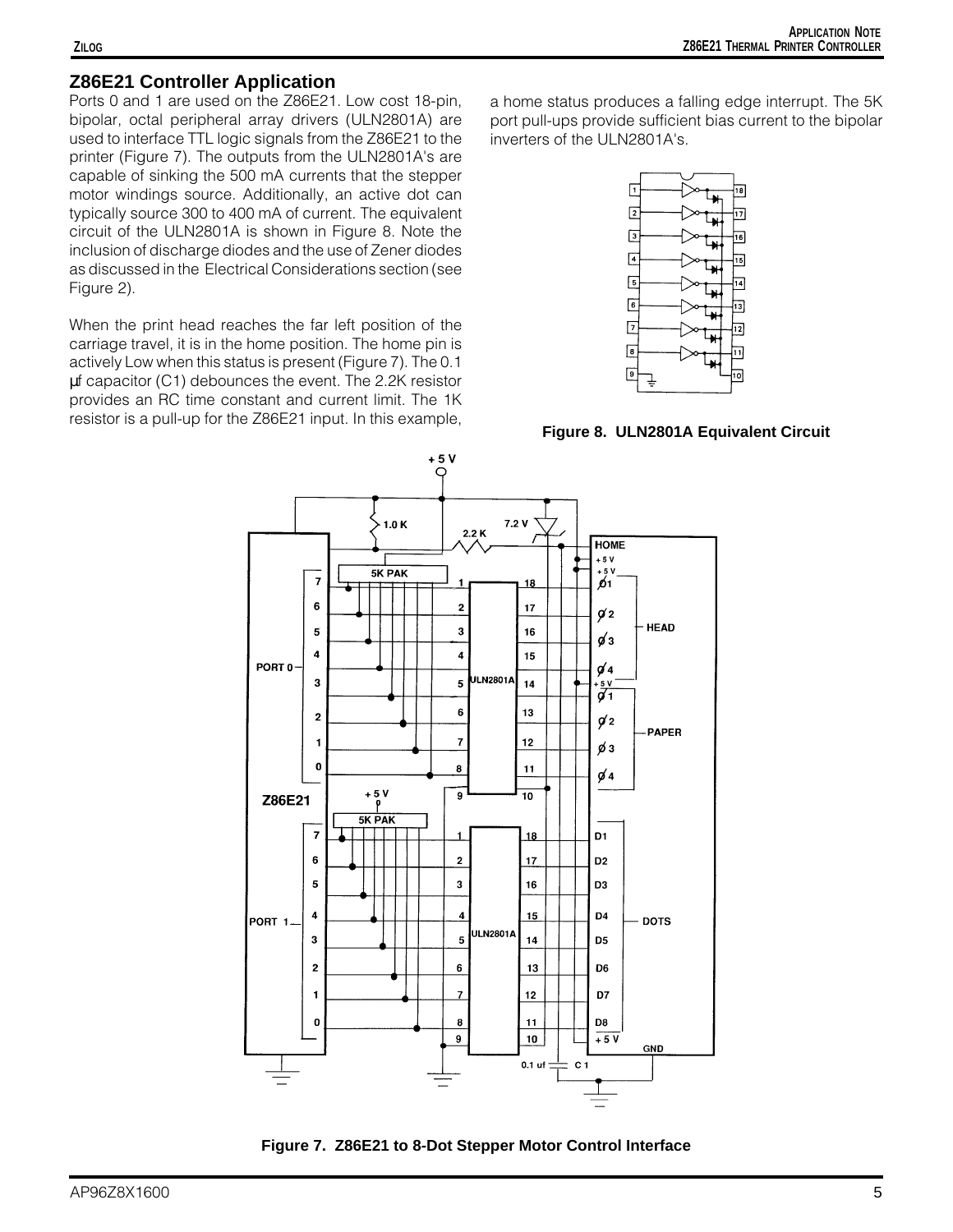### **Print Head Protection**

Depending upon the application environment and operating conditions, the designer must consider the degree of print head protection required. Bad resets, power fails, ESD jolts, and printing errors can potentially produce conditions whereby the head is left on too long. Depending on the maximum energy rating, the heads can be permanently damaged after only seconds of carrying current continuously. The designer should consider these various, potentially damaging, scenarios and plan to avoid or effectively manage them. One helpful design method is to install a MOSFET in the ULN2801A to  $V_{cc}$  path. An external watch-dog circuit could time the power-on duration in the print elements. In environments where ESD is a concern, the designer may consider using the Z86E40, a Z8 Family controller comparable to the Z86E21 but with the added feature of an on-chip watch-dog timer circuit. Multiple approaches to print head protection are worth the cost and effort.



**Figure 9a. Initialized Coding Flowchart**

### **Initializing and Print Coding Flowcharts**

The coding necessary to make this interface operate is shown in the Figure 9a flowchart. First, the Z86E21 is initialized and Ports 0 and 1 are set to zero. Counter/Timer 1 of the Z8 is used to provide a main task interrupt clock of 100 µs. This task clock yields the millisecond order signals for incrementing stepper motors and activating thermal printer heads with the proper accuracy. Continuing the flow, the print head carriage is "homed." To do this, the home status is first polled for a Low. Then, actions are taken to move the head in order to generate a falling edge interrupt for IRQ2, Pin 32.

Once home status is secure, Figure 9b flowchart shows typical print coding flow. A character is available once it has reached an internal FIFO stack in the Z8 register file. This FIFO stack is maintained by the interrupts which handle the received characters on the serial or parallel interface. The ASCII character is then converted to an index address in the ROM where the bit map for that particular character is located. This bit map is then printed one column at a time, sequentially incrementing the head position one step.



**Figure 9b. Print Coding Flowchart**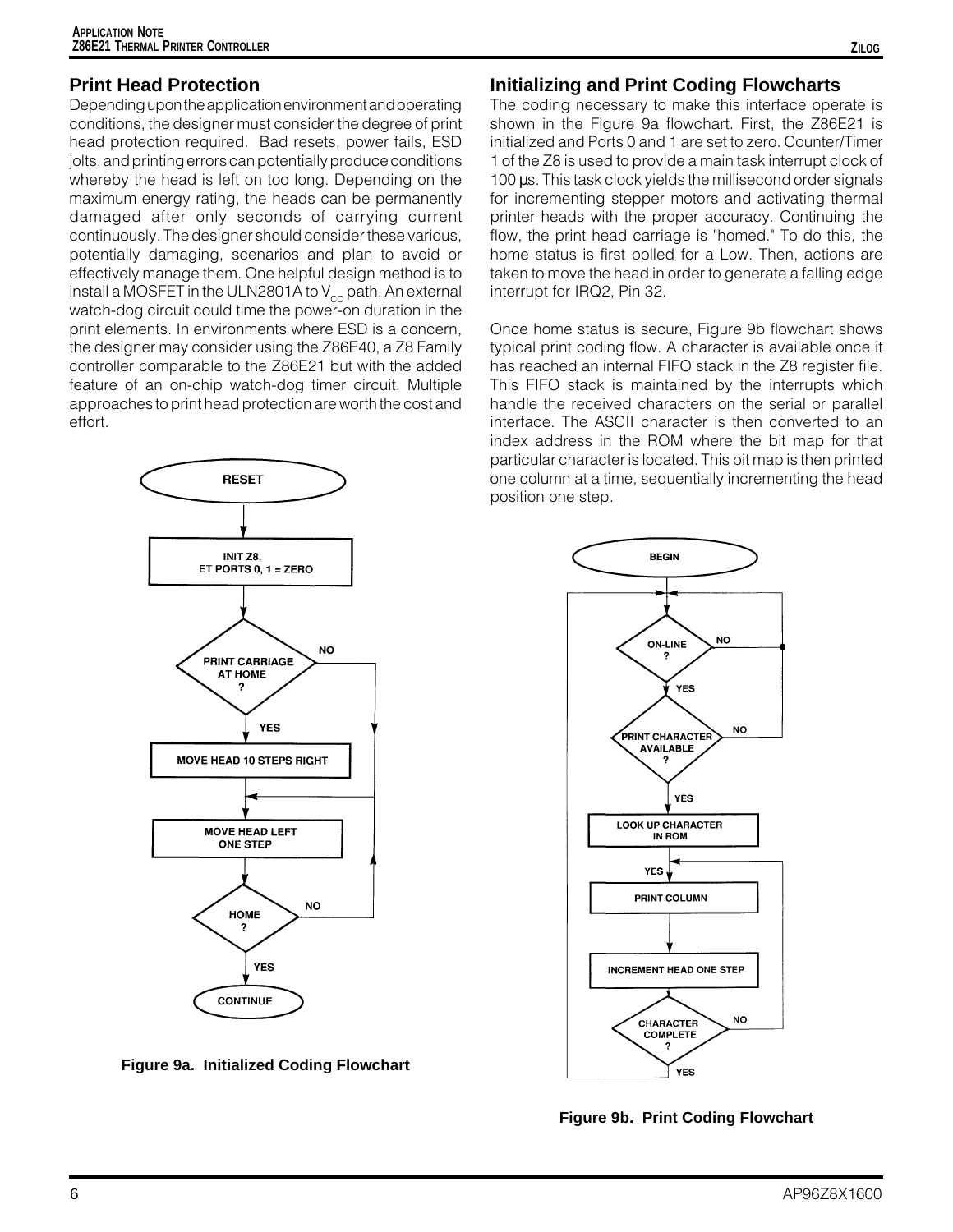### **Z86E21 Flexibility**

The Z86E21 further complements this application when considering the host interface possibilities available to the designer. The Z8 has UART on-board to easily implement an RS232-style serial interface to a host. Note that the Z8 is only required to receive data, thus RxD is the only active UART pin. Flow control comes from P31, where an active High condition flags printer not ready (Figure 10).

Another possible parallel interface is the Centronics. With 32 potential I/O signals on the Z8, 17 of which are used for the printer interface, only a subset of the Centronics interface can be adapted directly to the Z8. The designer could adapt full interfaces if required by the application, through additional logic (Table 2).

The Z8 has two-wire handshake logic built-in, greatly simplifying data flow. The asterisks (\*) in Table 2 show the boundary between a simple parallel interface, and a complex one.

| Table 2. The Parallel Interface |                |                    |                                          |  |
|---------------------------------|----------------|--------------------|------------------------------------------|--|
| #                               | Name           | <b>Transmitter</b> | <b>Function</b>                          |  |
| 1                               | /STB           | Host               | Active Low (/) indicates valid data      |  |
| 2                               | D <sub>0</sub> | Host               | Parallel data byte                       |  |
| 3                               | D <sub>1</sub> | Host               |                                          |  |
| 4                               | D <sub>2</sub> | Host               |                                          |  |
| 5                               | D <sub>3</sub> | Host               |                                          |  |
| 6                               | D <sub>4</sub> | Host               |                                          |  |
| 7                               | D <sub>5</sub> | Host               |                                          |  |
| 8                               | D <sub>6</sub> | Host               |                                          |  |
| 9                               | D7             | Host               |                                          |  |
| 10                              | /ACK           | Printer            | Active Low (/) indicates data received   |  |
| 11                              | <b>BSY</b>     | Printer            | off line, error, or handling data        |  |
|                                 |                |                    |                                          |  |
| 12                              | <b>PE</b>      | Printer            | Printer out of paper                     |  |
| 13                              | <b>SLCT</b>    | Printer            | Active high, printer is on, and selected |  |
| 14                              | /ALF           | Host               | Auto Line Feed                           |  |
| 15                              | /INT           | Host               | Reset                                    |  |
| 16                              | /ERR           | Printer            | General Machine Error                    |  |
| 17                              | /SLN           | Host               | Select-in, from from host                |  |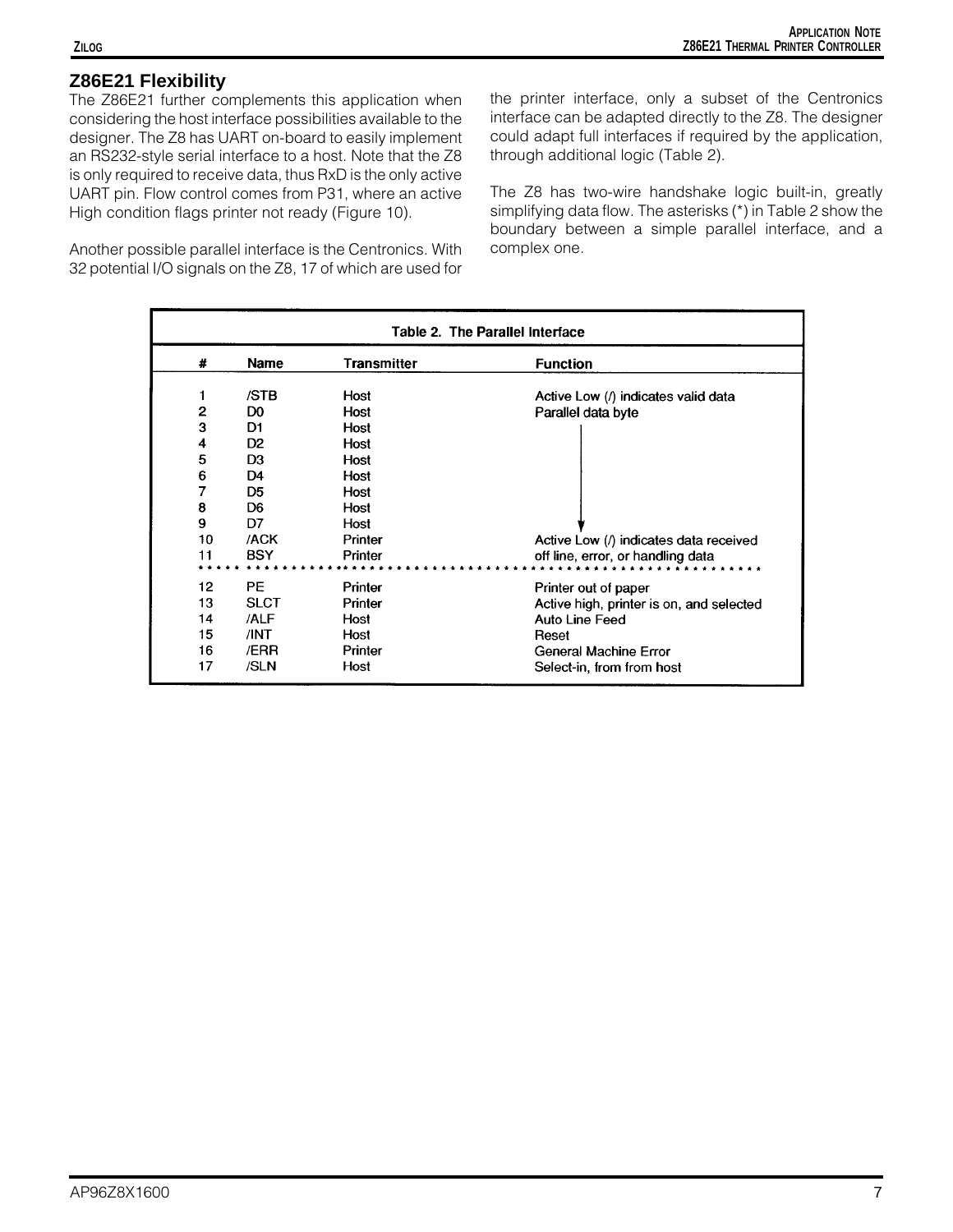### **Z86E21 Flexibility** (Continued)

Figure 10 illustrates the parallel interface. Data lines are pulled up to improve drive characteristics on the bus. The /STB signal easily maps into the Z8 /DAV2 function, where a falling edge generates a service interrupt for the current valid data byte. The BSY strobe output from the Z8 closely matches the RDY2 function. Refer to the Z8 input handshake functions in the Z86E21 Product Specification for further details. The /ACK strobe can be implemented via software

in the character interrupt subroutine. Figure 11 shows the ideal handshake timing implemented by the software.

### **Conclusion**

With a better understanding of how the Z86E21 interfaces with thermal printers, designers can take advantage of the flexibility and performance potential of this low cost Z8 microcontroller.



**Figure 10. Z8 Implementation of a RS232 Interface**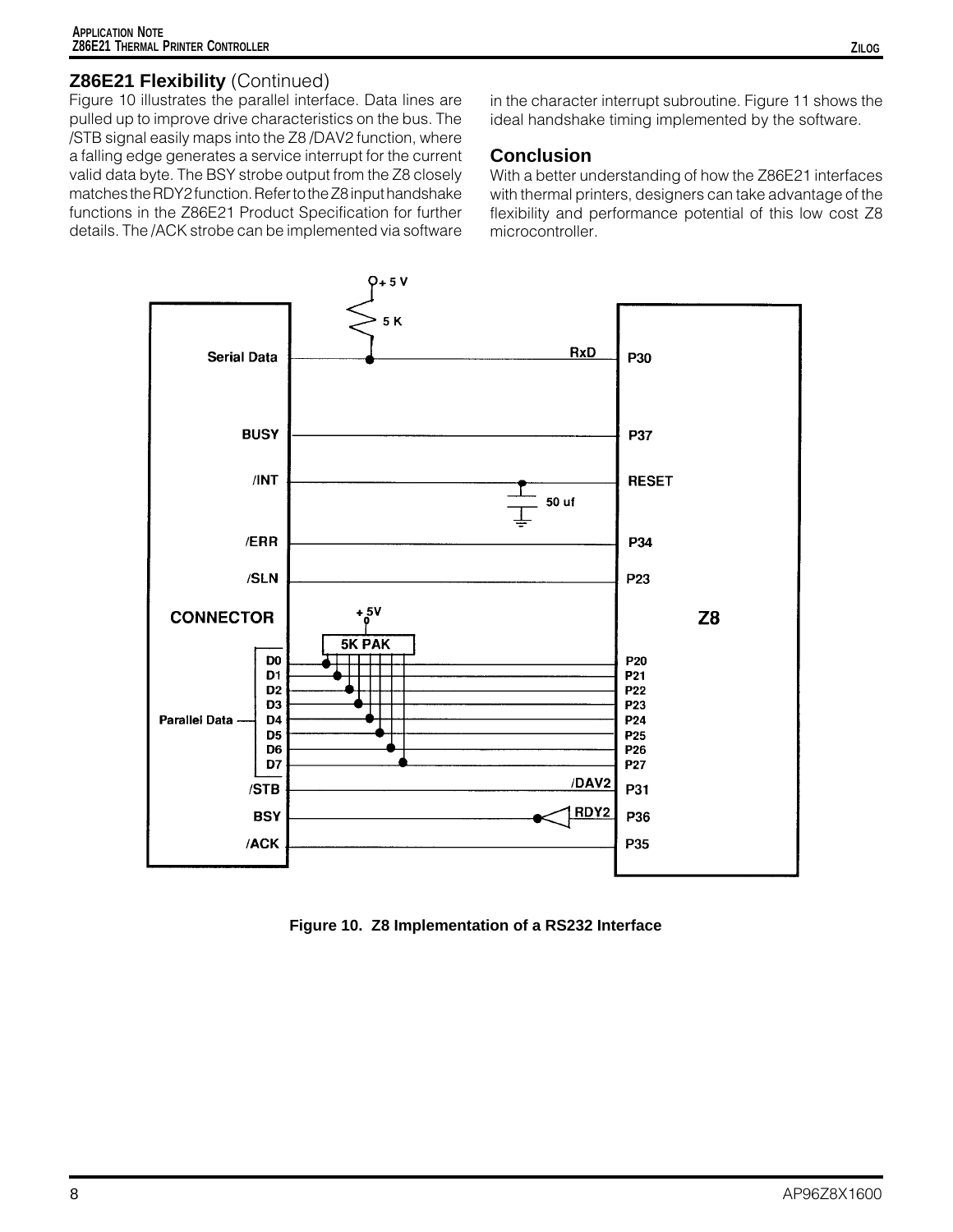

| $t_{\rm st}$ = 0.5 us min | $t_{\rm{DM}} = 0.5 \,\rm{us}$ min | $t_{\rm BH}$ = 6 us typ |  |
|---------------------------|-----------------------------------|-------------------------|--|
| $t_{\rm ss}$ = 2.8 us typ | $t_{\rm at}$ = 10 us typ          |                         |  |
| $t_{ps}$ = 0 us min       | $t_{AB} = 4$ us typ               |                         |  |

**Figure 11. Parallel Handshake Timing**